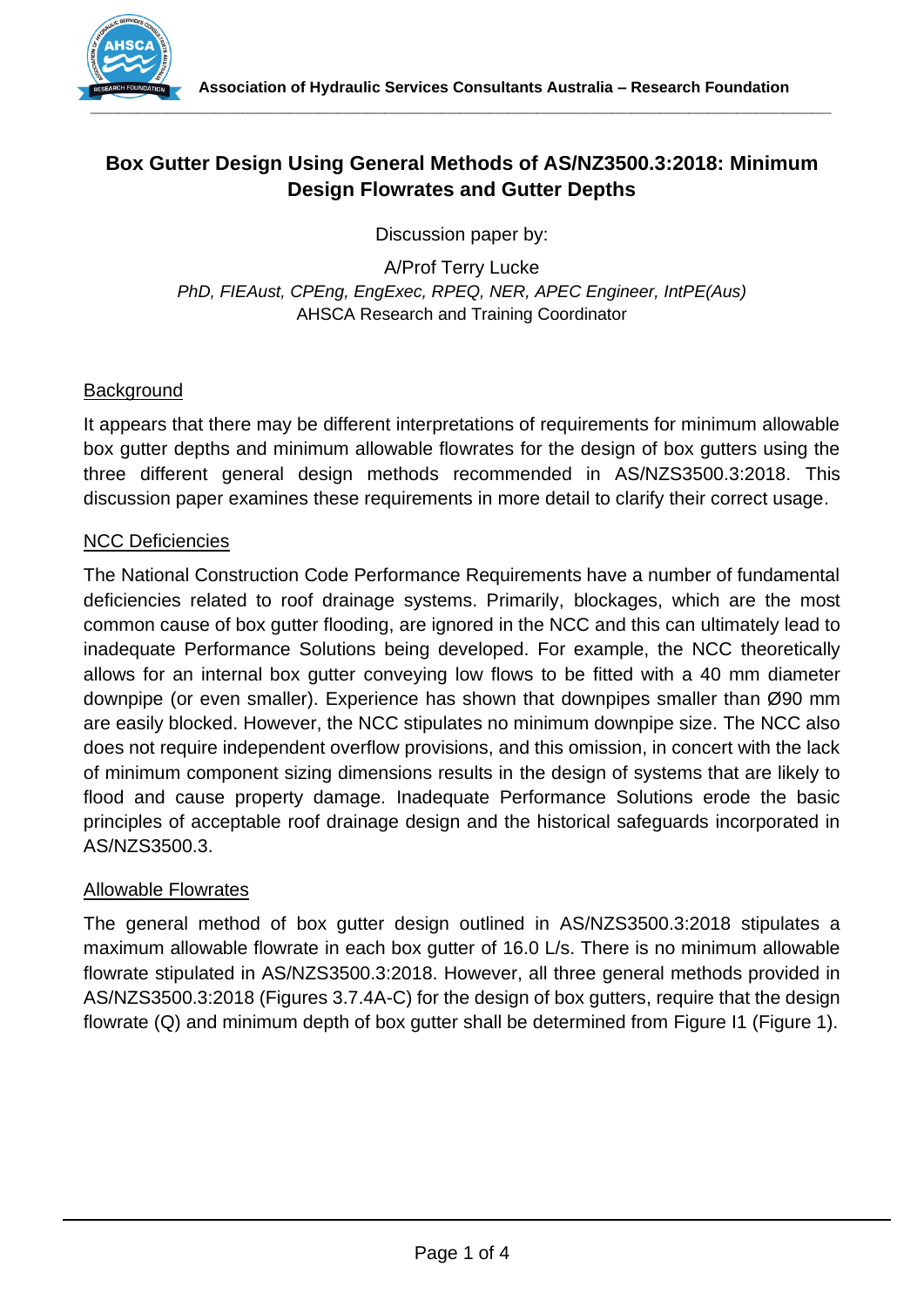



*Figure 1 - Design graph for a freely discharging box gutter (Figure I1 - AS/NZS3500.3:2018)*

The design curves provided for the six different recommended box gutter widths (200, 300, 375, 450, 525 and 600 mm) in Figure I1 of AS/NZS3500.3:2018 (Figure 1), all start with a minimum flowrate of 3.0 L/s. There is no box gutter design guidance provided for flowrates below 3.0 L/s in AS/NZS3500.3:2018.

The design curves in Figure I1 of AS/NZS3500.3:2018 (Figure 1) provide the minimum sizing recommendations that incorporate provision for reasonable blockage potential. The minimum allowable design flowrate for box gutters designed using the general method of in AS/NZS3500.3:2018 is therefore 3.0 L/s.

It is inappropriate to specify design flowrates lower than 3.0 L/s to design box gutters using the general method in AS/NZS3500.3:2018. While gutter flowrates lower than 3.0 L/s can occur in real gutter systems, the 3.0 L/s minimum design flowrate is not a hydraulic performance restriction, rather, it is a practical requirement to allow for potential downpipe blockages that may occur during low flows due to the accumulation of sediment and debris. As a rule of thumb, the lower the flow in the gutter, the less ability there is for any accumulated debris to be flushed through the system and the greater the blockage potential.

The potential for blockages in downpipes is addressed in AS/NZS3500.3:2018 with the incorporation of a minimum downpipe diameter of  $\varnothing$ 90 mm<sup>1</sup>. The minimum gutter sizing configurations based on a minimum flow of 3.0 L/s replicate this principle.

<sup>1</sup> Note: Clause 3.7.8 in AS/NZS3500.3:2018 states: *"Downpipes shall be at least 90 mm in diameter or 100 mm x 50 mm rectangular…"*  However, no designs curves are provided for 100 mm x 50 mm downpipes in the Standard. The AHSCA believes a 100 mm x 50 mm downpipe has inadequate cross-sectional area (< Ø90 mm) and does not recommend the use of this downpipe for box gutter systems.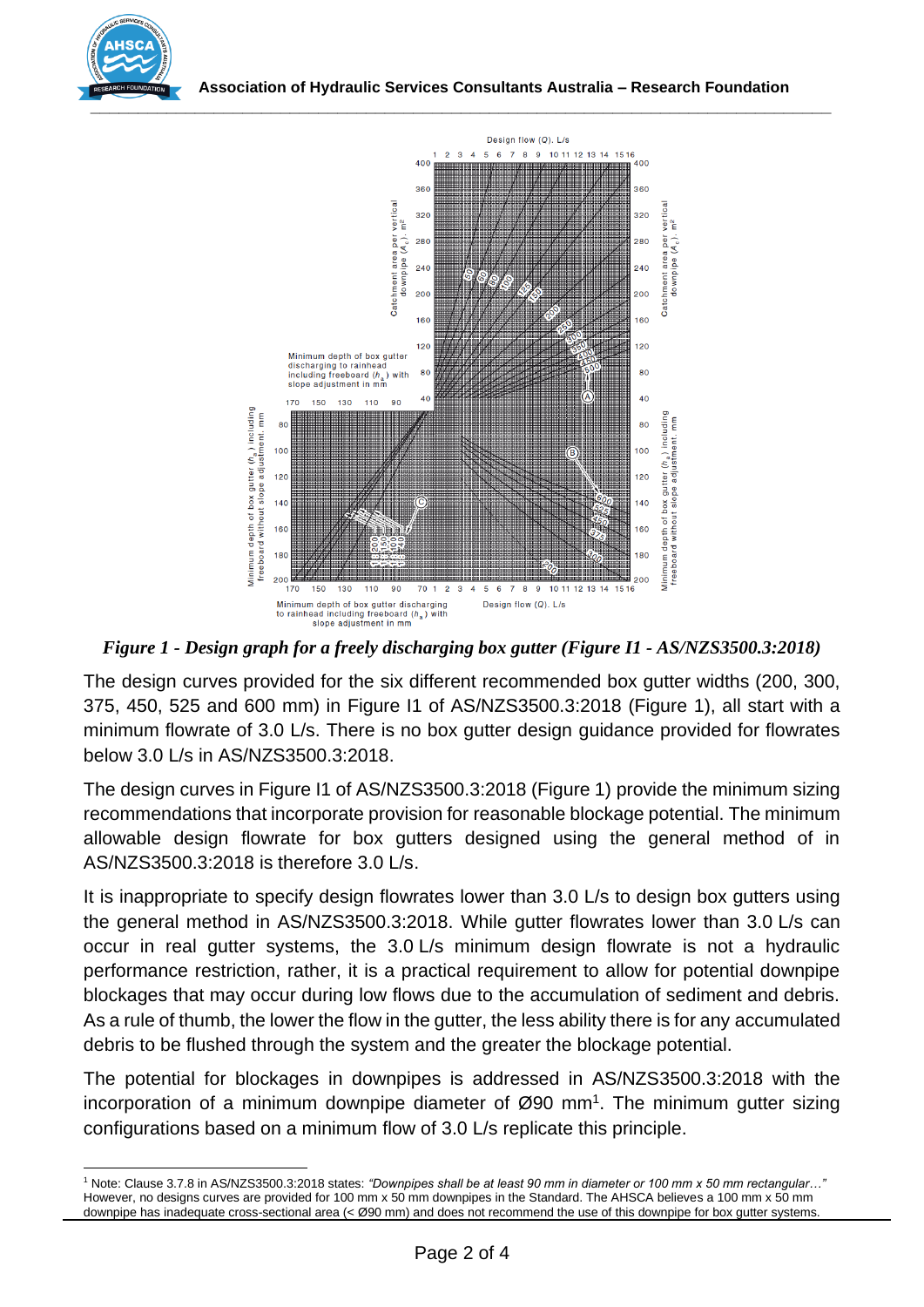

# Minimum Box Gutter Depths

Figure I1 provides design guidance on minimum allowable box gutter depths for all three general design methods outlined in AS/NZS3500.3:2018 (Figures 3.7.4A-C) corresponding to the design flowrates (Q) obtained. Design curves are provided in Figure I1 for six different box gutter widths, namely 200, 300, 375, 450, 525 and 600 mm wide. As discussed above, the minimum and maximum allowable design flowrates for each box gutter are 3.0 L/s and 16.0 L/s, respectively. An enlargement of the bottom half of Figure I1 is shown in Figure 2.



*Figure 2 – Enlarged Bottom Half of Figure I1(AS/NZS3500.3:2018)*

The red horizontal lines projected across Figure 2 show the minimum allowable box gutter depths for flat (no grade) gutters 600 and 200 mm wide. These minimum gutter depths are 90 and 120 mm, respectively. AS/NZS3500.3:2018 general method requires that box gutters shall have a constant longitudinal slope (grade) between 1:200 and 1:40.

Figure I1 allows for small reductions in gutter depth as gutter slope increases. The dashed red vertical lines projected downwards on Figure 2 indicate the minimum allowable box gutter depths for slope-adjusted gutters 600 and 200 mm wide. The minimum allowable depths for a 600 mm wide box gutter at slopes of 1:200 and 1:40, are 84 and 75 mm, respectively. The minimum allowable depths for a 200 mm wide box gutter at slopes of 1:200 and 1:40, are 107 and 93 mm, respectively. See Table 1 for recommended minimum gutter depths.

The minimum box gutter depth allowed using the AS/NZS3500.3:2018 general design method is 75 mm. However, this is only valid for a 600 mm wide gutter at a slope of 1:40. Box gutter slopes of 1:40 are difficult to achieve in most roof drainage situations and slopes of around 1:200 are generally more common. For example, the minimum allowable box gutter depth for a typical 300 mm wide box gutter at a slope of 1:200 is 97 mm.